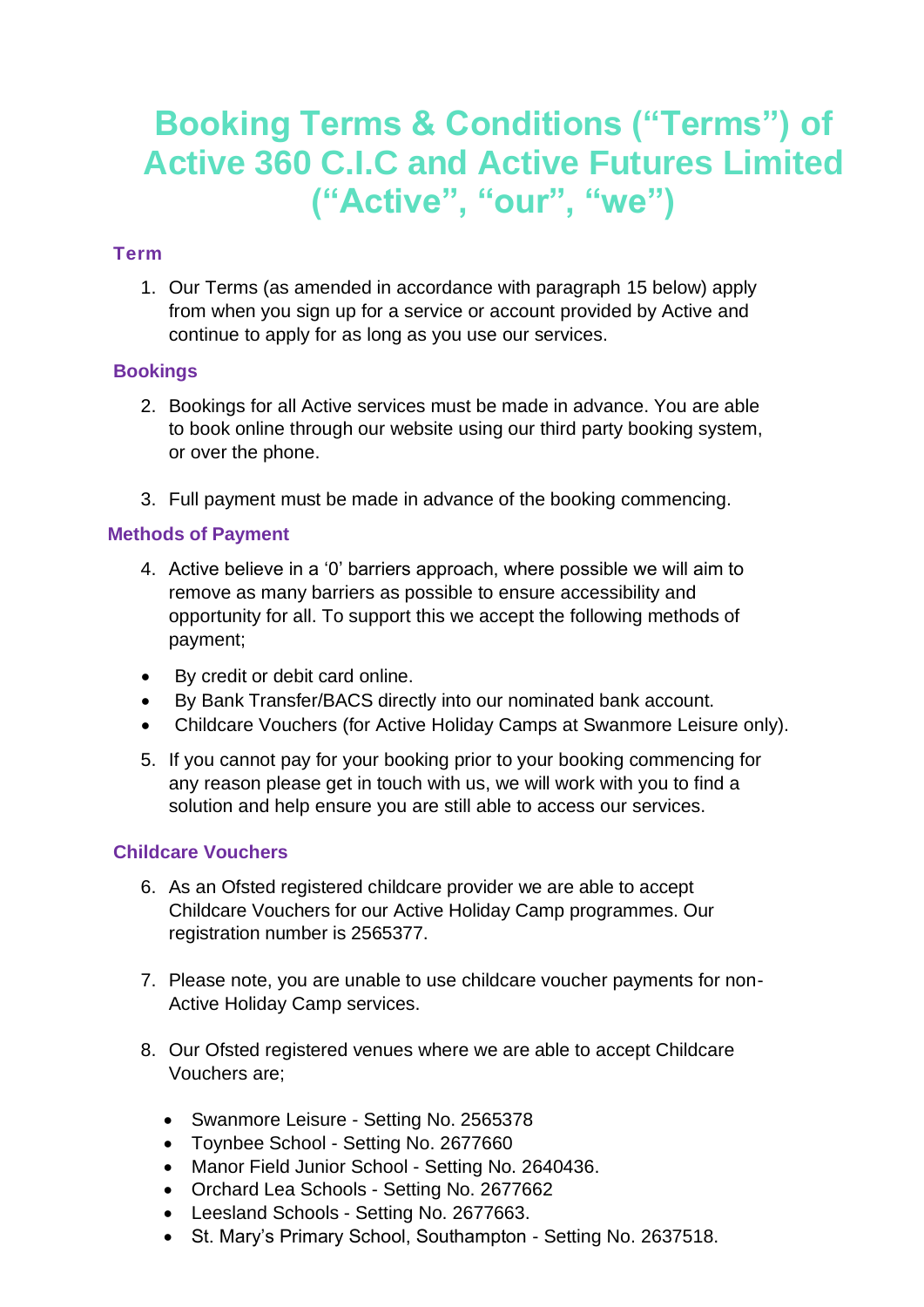- Nigtingale Primary School Setting No. 2640441.
- 9. We accept Childcare Vouchers from the organisations listed below;
	- Government Tax Free Childcare Scheme
	- Edenred (P21272872)
	- Sodexo (Ref 905909)
	- Fideliti (Ref ACT082C)
	- Care4 (71626744)
	- Kiddivouchers
	- Fair Care (Ref ACTI0220)
	- Computershare (ID 0026538060)
	- Co-Operative Flexible Benefits (Acc. no. 85121014)
	- Enjoy Benefits
	- Childcare Grant Payment Service (CCG7725768)
	- RG Childcare
	- Bravo Benefits
- 10.If you intend to pay for your booking with us using Childcare Vouchers you must process the payment with your provider (listed above). Once processed it takes up to 10 days to reach our account, once full payment has been received we will log it against your booking and your booking will then be confirmed.
- 11.IMPORTANT We cannot confirm your booking until full payment has been received into our bank account.

# **Booking Confirmation**

12.All bookings will be confirmed by e-mail. Please note a booking is only confirmed once payment has been received in cleared funds.

# **Late Bookings**

13.Please note that bookings required on the day of the activity can only be made online via [www.activeme360.com,](http://www.activeme360.com/) over the telephone or onsite if we have spaces available.

# **Arrival on Site without an Advance Booking**

- 14.If an advance booking for an Active activity has not been made prior to the activity start date and the customer arrives at the site on the activity start date, access to our activities will only be granted if:
- There are a sufficient number of our Team on duty to ensure compliance with required Team to child ratios.
- The customer makes full payment at the time of drop off and accepts these Terms.
- The customer can provide full booking details as required by the Camp Director to allow the child/ren to participate.

# **Changes**

15.We may change any of the Terms by posting revised Terms on our Website and/or by sending an email to the last email address you gave us, the new Terms will be effective immediately and apply to any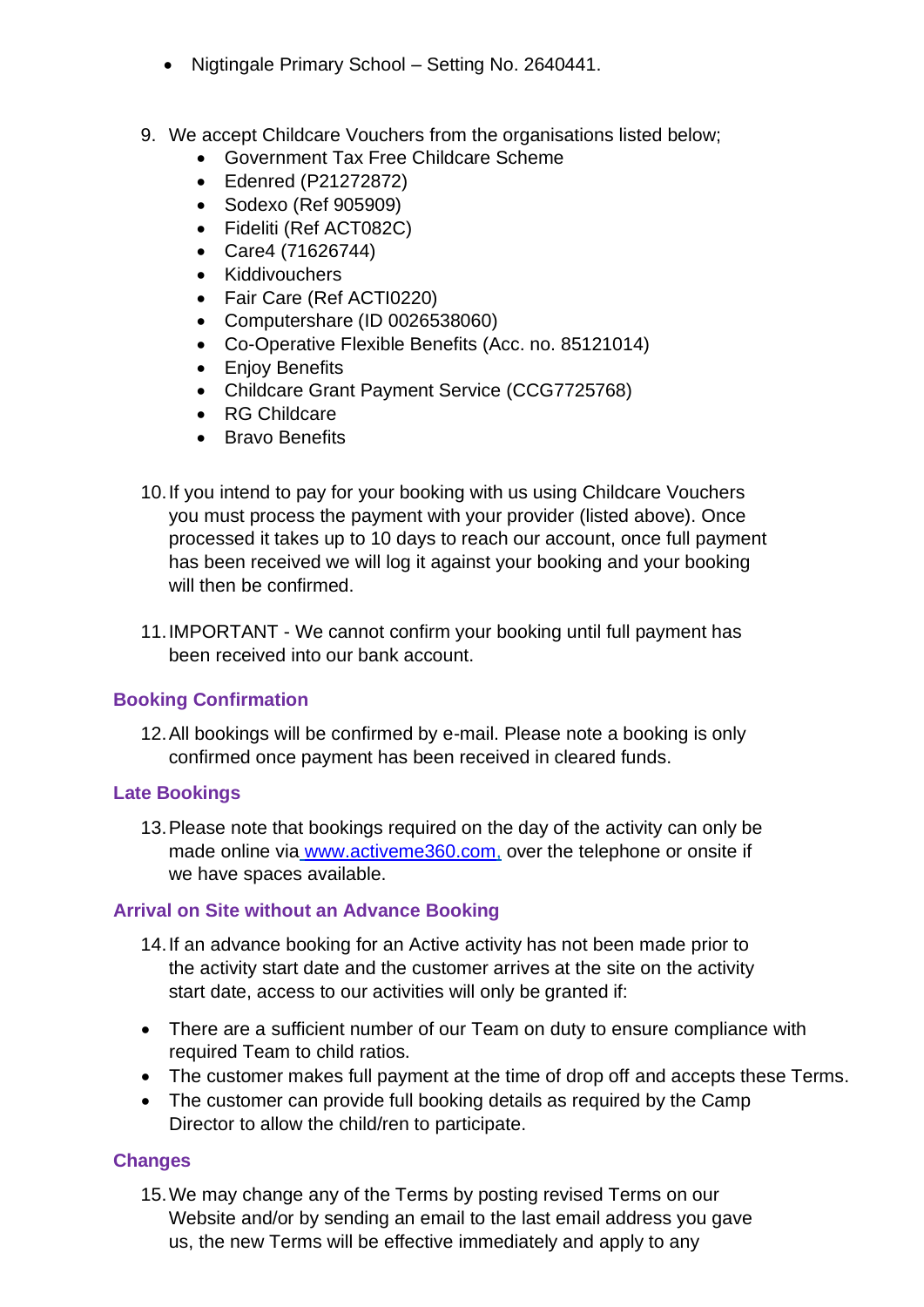continued or new use of our website. We may change the Website, the services, or any features of the services at any time.

# **Changes to Existing Bookings**

16.All changes made to existing bookings will be charged at the applicable rate.

# **Cancelling of Booking by Customer**

- 17.For cancellation of a booking, Active will require 96 hours' notice prior to the activity start date.
- 18.As Active operates a no refund policy, customers who cancel their booking before the 96 hours notice period will receive a full credit note and will be valid for 12 months from the date of issue. No credit notes will be issued for activities which are cancelled within the 96 hours' notice prior to the activity start date.

# **Cancellation of Booking by Active**

19.In exceptional circumstances we may have to cancel particular dates/venues and will provide the customer with as much advance notice as possible. In this event we will offer a suitable alternative Active service or refund all monies paid for the cancelled dates/venues. Please note Active are not liable for any other costs associated with the cancellation.

# **Photo & Video Consent**

- 20.Active need to take new photographs and video film to help promote our services and the work we do. We also use photographs and videos to keep parents/carers/guardians up to date and informed of what their children are doing. We use images in a range of materials to promote Active as a whole and also to illustrate particular areas of our work e.g. holiday camps. This includes (but is not limited to) advertisements and other publicity materials such as leaflets, brochures and posters, direct mail, books, newspapers, magazine articles, social media and publications for the Internet.
- 21.By agreeing to these terms you grant Active the absolute right to use the images resulting from the photography/video filming, and any reproductions or adaptations of the images for any purposes in relation to Active work including, without limitation, the right to use them in any advertisements and other publicity materials, direct mail, books, newspapers, magazine articles, social media and internet publications wherever Active chooses to do so.
- 22.Your consent and the its limitations include;
	- Active will never reference your child by their full name or provide any specific information regarding your child.
	- Active will never sell these pictures and/or videos and we will use them exclusively for Active purposes.
	- Active will ensure that the photographer we use has a valid enhanced Criminal Records Bureau certificate and they are accompanied by an Active manager at all times.
	- Any photos taken remain the property of Active.
	- You have the right to withdraw consent at any time. In this event any photographs or video's containing your child/ren will be withdrawn and permanently deleted.
	- You understand there will be no payment or payment in kind for any of the photographs or video filming taken.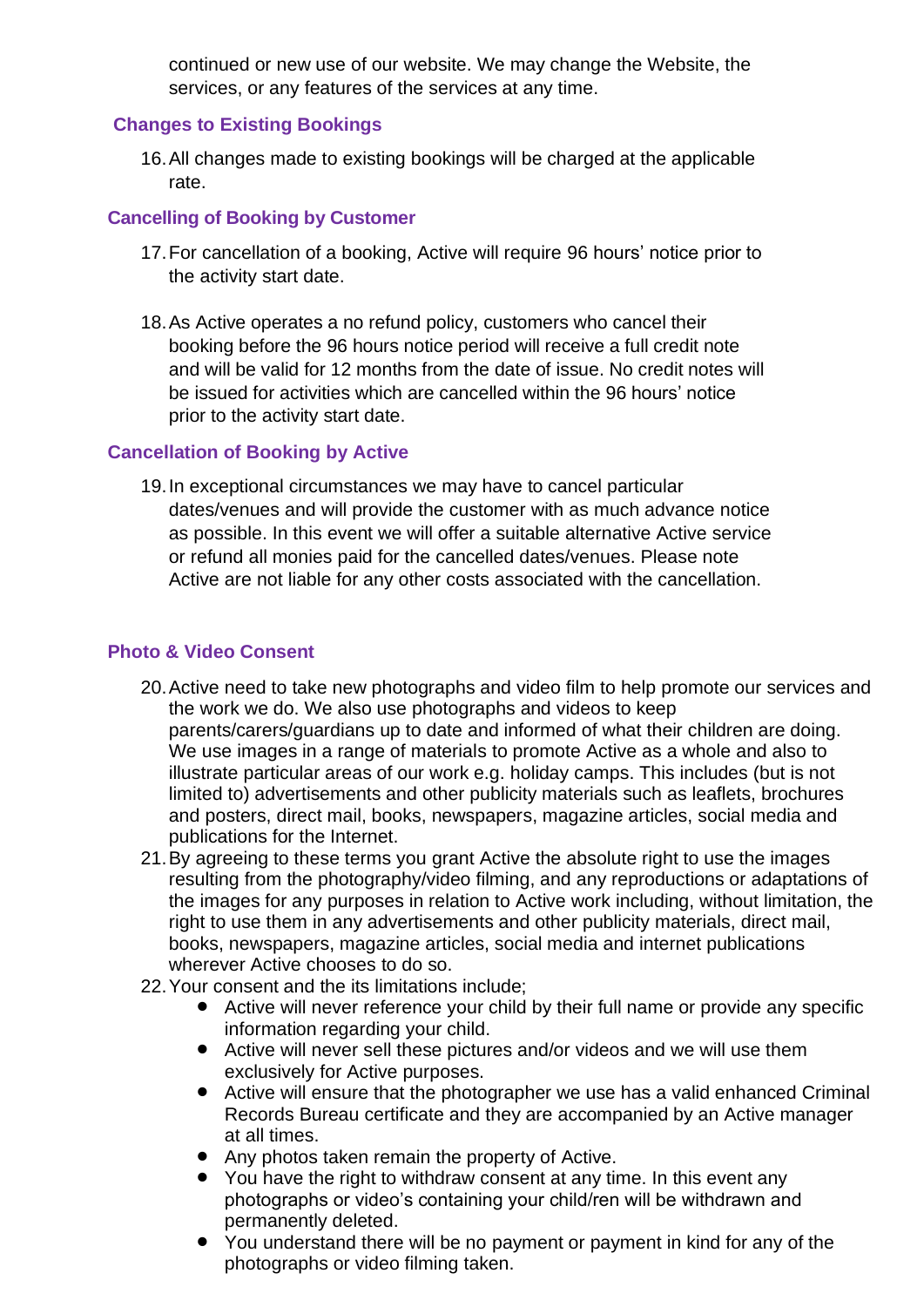# **Sign in and sign out of child/ren and Security**

23.Active have strict security procedures to ensure the safety of your child/ren which is paramount at all times;

- All children must be signed in and out of our services at the start and end of the day by a parent/legal guardian or an authorised carer.
- When registering an account with us we will ask you for a 4 digit code as security for your child/ren. Anyone collecting your child/ren will be asked for this code or password, we will not allow children to leave with anyone if they do not provide the correct code or password. Please ensure you communicate this with anyone, i.e. family and friends, who may be responsible for collecting your child/ren.
- On your child's first day we will ask you to confirm that your details, provided at the time of booking, are correct.
- We take protection of your personal data seriously. Please refer to our privacy policy at<https://www.activeme360.com/wp-content/uploads/Privacy-Policy.pdf> for further information.

# **Late collection of Child/ren**

- 24.We understand things happen, therefore if you are running late to collect your child/ren please let us know at the earliest opportunity. Your safety is paramount to us to, we will never leave a child alone so please do not panic or rush, we want you to arrive safely.
- 25.In the event of a child/ren persistently not being collected on time, i.e. more than two occasions in a 7 day period, we reserve the right to charge a late fee. The fee will be charged at £10+VAT for every 30 minutes.
- 26.Active have legal obligations in relation to Safeguarding. All staff have a duty to respond if they suspect a child in their care may be suffering from abuse. Any disclosure of child abuse or neglect will be fully investigated and reported to our internal regulator, Ofsted and all other official agencies.

#### **Concerns, Compliments and Complaints**

27.At Active we aim to work in partnership with parents to deliver a high quality service for everyone. If for any reason we fall short of this goal, we would like to be informed as soon as possible in order to put it right and amend our practices for the future.

#### **Equal Opportunities**

28.Active is an equal opportunities employer and welcomes all children, regardless of gender, ability, race or religion. Each child attending Active services is of equal value and is entitled to equal and equitable access of opportunity.

#### **Behaviour**

29.In line with ActiveMe 'Code of Conduct' for children we reserve the right to exclude any child/ren whose behaviour we deem inappropriate and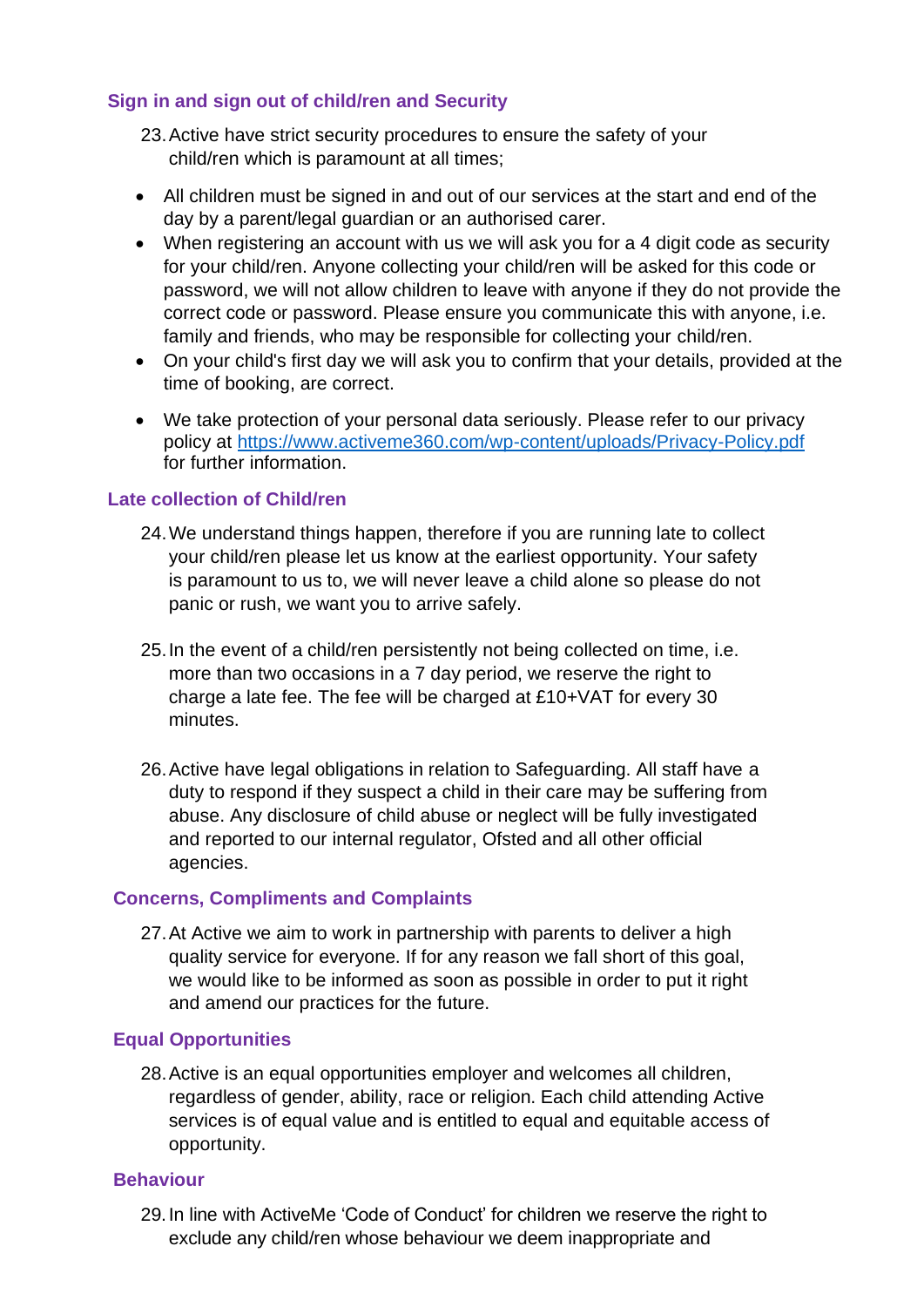unacceptable. A copy of our behaviour policy can be provided upon request.

30.In the event of an exclusion no refund will be provided.

# **First Aid**

31.Upon booking your child/ren onto one of our services, you consent to us providing emergency medical treatment to your child/ren in the event of an accident, as our staff deem appropriate and necessary. The emergency services will be called if necessary.

#### **Health, Sickness and Medication**

32.Any medical conditions must be fully disclosed at;

- 1) time of registration; and
- 2) at drop off and sign in on site to the Camp Director.
	- 33.Essential prescribed medication must be handed in to each child's Camp Coach for safe keeping and a medication consent form is completed and seen by the Camp Director.
	- 34.Active requires all children who are ill or infectious be kept at home for the full duration of their ailment, and for 48 hours after the last symptom occurs.

# **Personal Property**

35.Valuable items should not be brought to Active services. Please note children traveling to our services via bicycle or scooter will not be permitted to leave them onsite due to space restrictions and safekeeping issues. Active will not be liable for the loss or damage of any item of personal/valuable property brought to any of its venues. We advise parents to ensure that all bags and clothing are clearly labelled with the child's name.

#### **Mobile Phones and Electronic Devices**

- 36.We believe in the power of physical activity, sport and education to support and improve physical, mental and social wellbeing. Whilst technology can positively support this, children are requested not to bring mobile phones or electronic devices to any Active Services. In certain circumstances and if a mobile device is brought in by a child, the device will be kept securely by the Camp Manager. Active do not take any responsibility for the damage or loss of any mobile phone or electronic devices that are brought to its services.
- 37.Please note that each Active site has access to a site phone and/or tablet device to be used appropriately within our services and in case of emergencies.
- 38.Parents/Guardians are required to contact Active on 02392 007523 if they wish to speak with their child during service times.

#### **Food and Drink**

39.Active require parents/carers to notify us of any special dietary requirements or allergies when they complete the registration process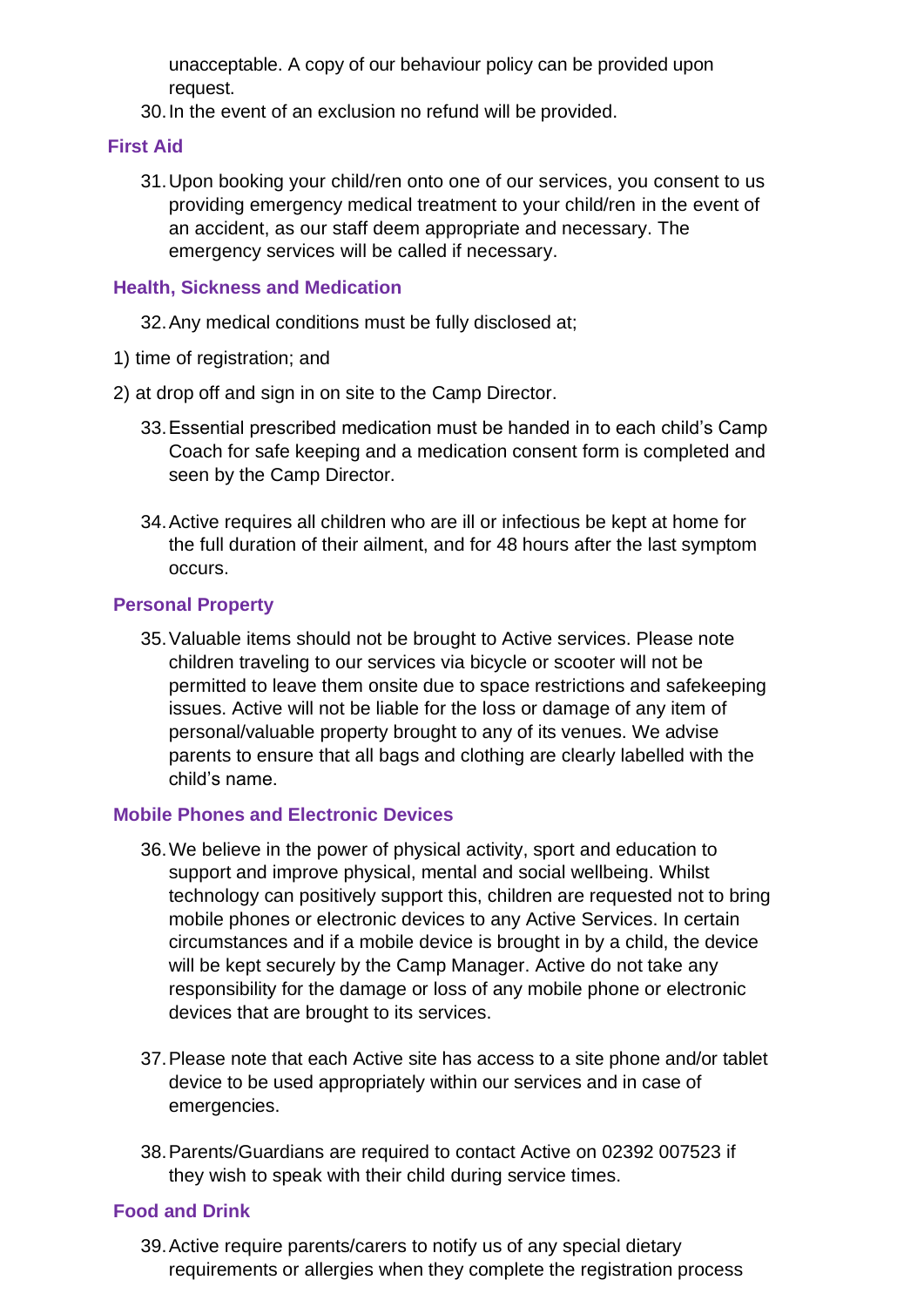and ensure that any changes are updated on their customer account, or by speaking to the Camp Manager.

- 40.This information is made available to the Active on-site team via the Child Information Form and Detailed Register.
- 41.**Note:** Drinking water will always be accessible to children throughout our sessions. Active have a **strict NO NUT policy**, which **MUST** be adhered to during all service provisions.
- 42.We also request the following food and drink items are not brought to an Active service;
	- Fizzy drinks.
	- Sweets.
	- Chewing gum.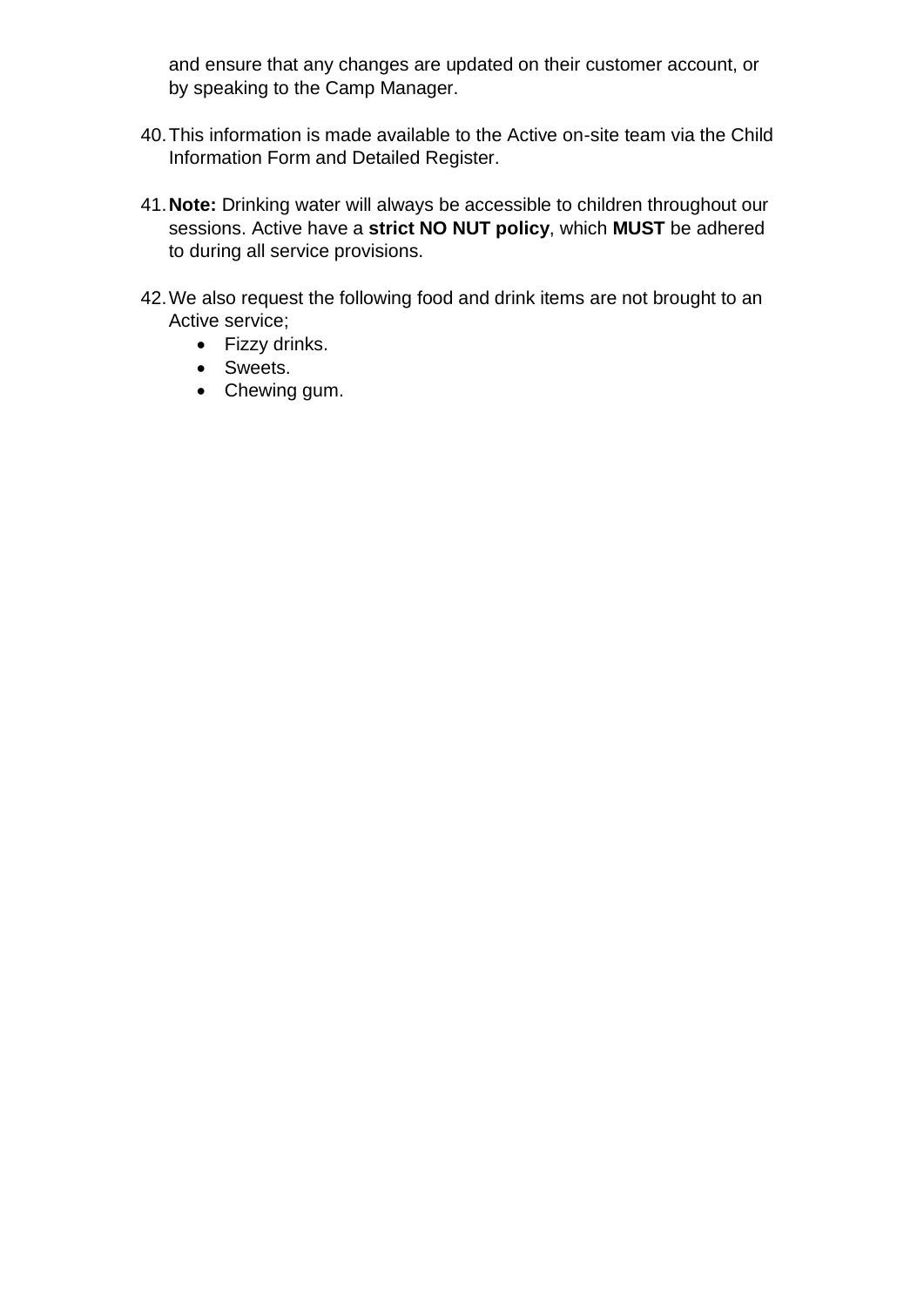

#### **Insurance**

43.Active has Public/Employee Liability insurance cover and an insurance certificate is available at all Active sites.

#### **Our Liability**

44.We do not exclude or limit in any way our liability for:

a) Death or personal injury caused by our negligence of our employees, agents or subcontractors; or

- b) Fraud or fraudulent misrepresentation.
	- 45.If you use Active services for any commercial or business purpose we will have no liability to you for any loss of profit, loss of business, business interruption, or loss of business opportunity.
	- 46.If we fail to comply with these Terms, we are responsible for loss or damage you suffer that is a foreseeable result of our breach of these Terms or negligence. We are not responsible for any loss or damage that is not an obvious consequence of Active breaching these Terms.

#### **Other Important Terms**

- 47.We may transfer our rights and obligations under these Terms to another organisation.
- 48.You may only transfer your rights or obligations under these Terms if we agree to this in writing.
- 49.This contract is between you and us. No other person shall have any rights to enforce any of its terms
- 50.Each of the paragraphs of these Terms operates separately, if any court or relevant authority decides that any of them are unlawful or unenforceable then the remaining paragraphs will remain in full force and effect.
- 51.If we fail to insist that you perform any of your obligations under these Terms, or if we do not enforce our rights against you, or if we delay in doing so, that will not mean that we have waived our rights against you and will not mean that you do not have to comply with those obligations. For example, if you miss a payment and we do not chase you but we continue to provide the products, we can still require you to make the payment at a later date.